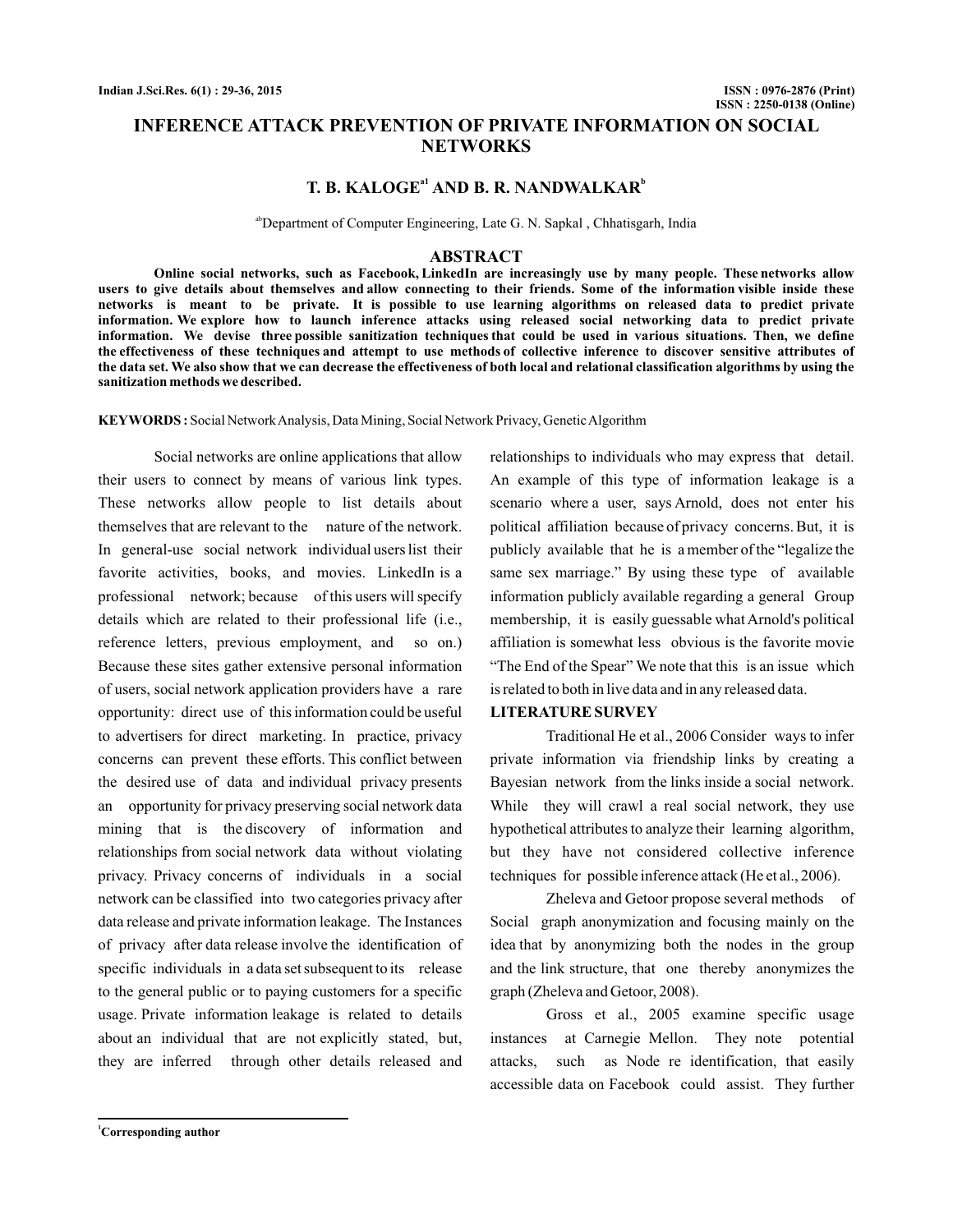note that while privacy controls may exist on the user's end of the social networking site but many individuals do not take advantage of this tool. This finding coincides well with the amount of data that we were able to crawl using a very simple crawler on a Facebook network. We will extend on their work by experimentally examining the accuracy of some types of the demographic re identification that they propose before and after sanitization (Gross et al., 2005).

Jones and Soltren crawl Facebook's data and analyze usage trends among Facebook users will employing both profile postings and survey information. Their paper focuses mostly on faults inside the Facebook platform. They do not discuss attempting to learn unrevealed details of Facebook users and do no analysis of the details of Facebook users. Their crawl consist of around 70,000 Facebook accounts (Jones and Soltren, 2005) .

Sen and Getoor was compare various methods of link-based classification including loopy belief propagation, mean field relaxation labeling, and iterative classification (Sen and Getoor, 2007).

Tasker et al. present an alternative classification method where they build on Markov networks. None of these papers consider ways to combat their classification methods (Tasker 2002).

Zheleva and Getoor attempt to predict the private attributes of users in four real-world data sets Facebook, Flickr, Dogster and BibSonomy. They do not attempt to actually anonymized or sanitize any graph data. but their focus is on how specific types of data namely that of declared and inferred group membership, may be used as a way to boost the local and relational classification accuracy. Their define method of group based (as opposed to details-based or link-based) classification is an inherent part of our details-based classification, as we will treat the group membership data as another detail, as we do favorite books or movies (Zheleva and Getoor, 2008).

Talukder et al. propose a method of measuring the amount of information that a user reveals to the outside world and which automatically Determines which information (on a per-user basis) should be removed to increase the privacy of an individual (Talukder et al., 2010).

We do preliminary work on the effectiveness of our Links, details and Average classifiers and examine their effectiveness after removing some details from the graph. We try to expand further by evaluating their effectiveness after removing details. (Lindamood and Heatherly., 2009).

## **1. Naïve Bayesian Classification**

Determining an individual's political affiliation is an exercise in graph classification. Given a node ni with m details and p potential classification labels, C1,..., Cp, the probability of ni being in class Cx, is given by the equation given below, where arg max $1 \le x \le p$ represents the possible class label that maximizes the previous equation. This is difficult to calculate, P for any given value of x is unknown. Then by applying Bayes' theorem, we have equation

$$
\underset{1 \le x \le p}{\operatorname{argmax}} \left[ \frac{P(C_x^1) \times P(D_i^1 \dots \dots \dots \dots \dots D_i^m | C_x^1)}{P(D_i^1 \dots \dots \dots \dots D_i^m)} \right] \tag{1}
$$

Further, by assuming that all details are independent, we are left with the simplified equation [1].

$$
\underset{1 \le x \le p}{\text{argmax}} \left[ \frac{P(C_x^i) \times P(D_i^1 | C_x^i) \times \dots \dots \dots \dots \times P(D_i^m | C_x^i)}{P(D_1^1 \dots \dots \dots \dots \dots D_i^m)} \right] \tag{2}
$$

#### **2. Naive Bayes on Friendship Links**

Consider the problem of determining the class detail value of person ni given their friendship links using a naive Bayes model. That is, of calculating P(Ci x|Ni). Because there are relatively few people in the training set that have a friendship link to ni, the calculations for  $P(Ci \times |Fi,j)$  become extremely inaccurate. Instead, we choose to decompose this relationship. Rather than having a link from person ni to nj, we instead consider the probability of having a link from ni to someone with nj's details. Thus,

$$
P(C_x^t|F_{i,j}) \approx P(C_x^t|L_1, L_2 \dots \dots \dots \dots \dots \dots L_m)
$$
  

$$
\approx \frac{P(C_x^t) \times P(L_1|C_x^t) \times \dots \dots \dots \dots \dots \dots P(L_m|C_x^t)}{P(L_1, L_2 \dots \dots \dots \dots \dots \dots \dots L_m)}
$$
 (3)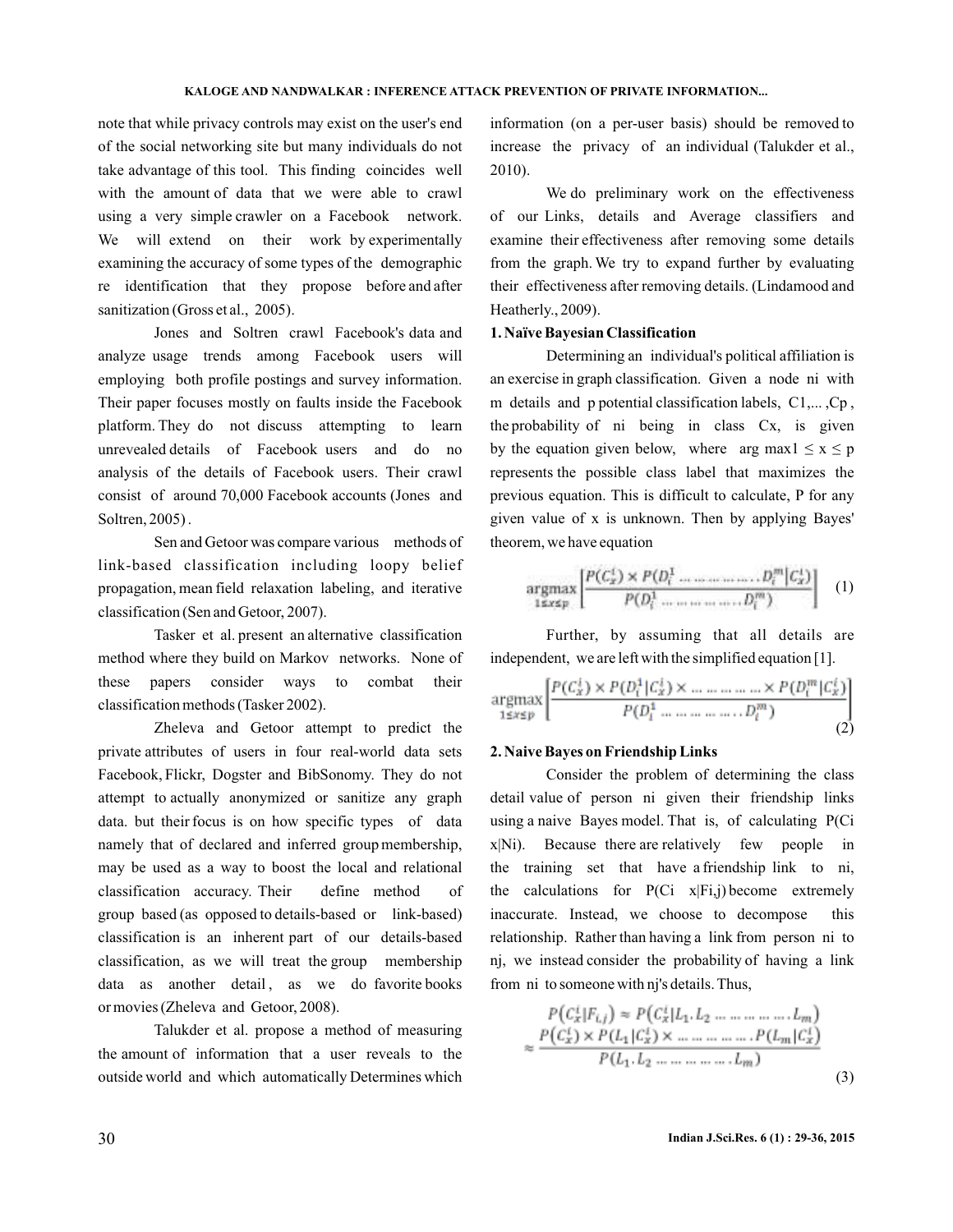Where Ln represents a link to someone with detail  $Jn[1]$ .

## **3. Weighing Friendships**

There is one last step to calculating  $P(Ci \times Ni)$ . In the specific case of social networks, two friends can be anything from acquaintances to close friends or family members. While there are many ways to weigh friendship links, the method we used is very easy to calculate and is based on the assumption that the more public details two people share, the more private details they are likely to share. This gives the following formula for Wi;j, which represents the weight of a friendship link from ni to node nj:

$$
W_{i,j} = \frac{|(D_i^1 \dots \dots \dots D_i^n) \cap (D_j^1 \dots \dots \dots D_j^m)|}{|D_i|} \tag{4}
$$

Equation (5) calculates the total number of details ni and nj share divided by the number of details of ni. Note that the weight of a friendship link is not the same for both people on each side of a friendship link. In other words,  $Wj, i \neq Wi, j$ . The final formula for person i becomes the following, where Z represents a normalization factor and  $P(Ci \times |Fi,j)$  is calculated by

$$
p(C_x^i, N_i) = \frac{1}{Z} \sum_{n_i \in N_i} [P(C_x^i | F_{i,j}) \times W_{i,j}]
$$
 (5)

The value  $p(Ci x; Ni)$  is used as our approximation to  $P(Cix|Ni)$ .

## **IMPLEMENTATION DETAILS**

## **A. Platform: Microsoft .Net**

Microsoft .Net provides first class comprehensive support for the newest  $c\#$  technologies and latest.

#### **B. GeneticAlgorithm**

In a genetic algorithm approach, a solution (i.e., a point in the search space) is called a "chromosome" or string. A GA approach requires a population of Chromosomes (strings) representing a combination of features from the solution set, and requires a cost function (called an evaluation or fitness function). This function calculates the fitness of each chromosome. The algorithm manipulates a finite set of chromosomes (the

population), based loosely on the mechanism of evolution. In each generation, chromosomes are subjected to certain operators, such as crossover, inversion and mutation, which are analogous to processes which occur in natural reproduction. Crossover of two chromosomes produces a pair of offspring chromosomes which are synthesis of the traits of their parents. Inversion in a chromosome produces a mirror-image reflection of a subset of the features on the chromosome. Mutation of a Chromosome produces a nearly identical chromosome with only local alternations of some regions of the chromosome. By using Genetic Algorithm we will increase the accuracy and set privileges for friends, family friends and business friends to access the private information publish in social network.

## **Algorithm**

### 1. Start

- 2. Consider a graph having nodes and edges of datasets.
- 3. Select individual nodes.
- 4. Perform crossover i.e. find probability values of details, links and weights.
- 5. Store probability values in fitness function.
- 6. According to probability values set privileges.
- 7. Stop.

#### **ModuleArchitecture**

#### **1. Learning method of social network module**

- Input: In this module we consider the graph nodes in the datasets as input, in which nodes represent the details, link represent the friendship link.
- Algorithm: Genetic algorithm
- Output: Probability values of the attributes which we want to protect from inference attack.

#### **2. Network Classification module**

- Input: Probability values as calculated in first module
- Algorithm: Local Classifier, Relational Classifier, collective inference method.
- Output: According to probability values we remove details, link or both in order to protect private information.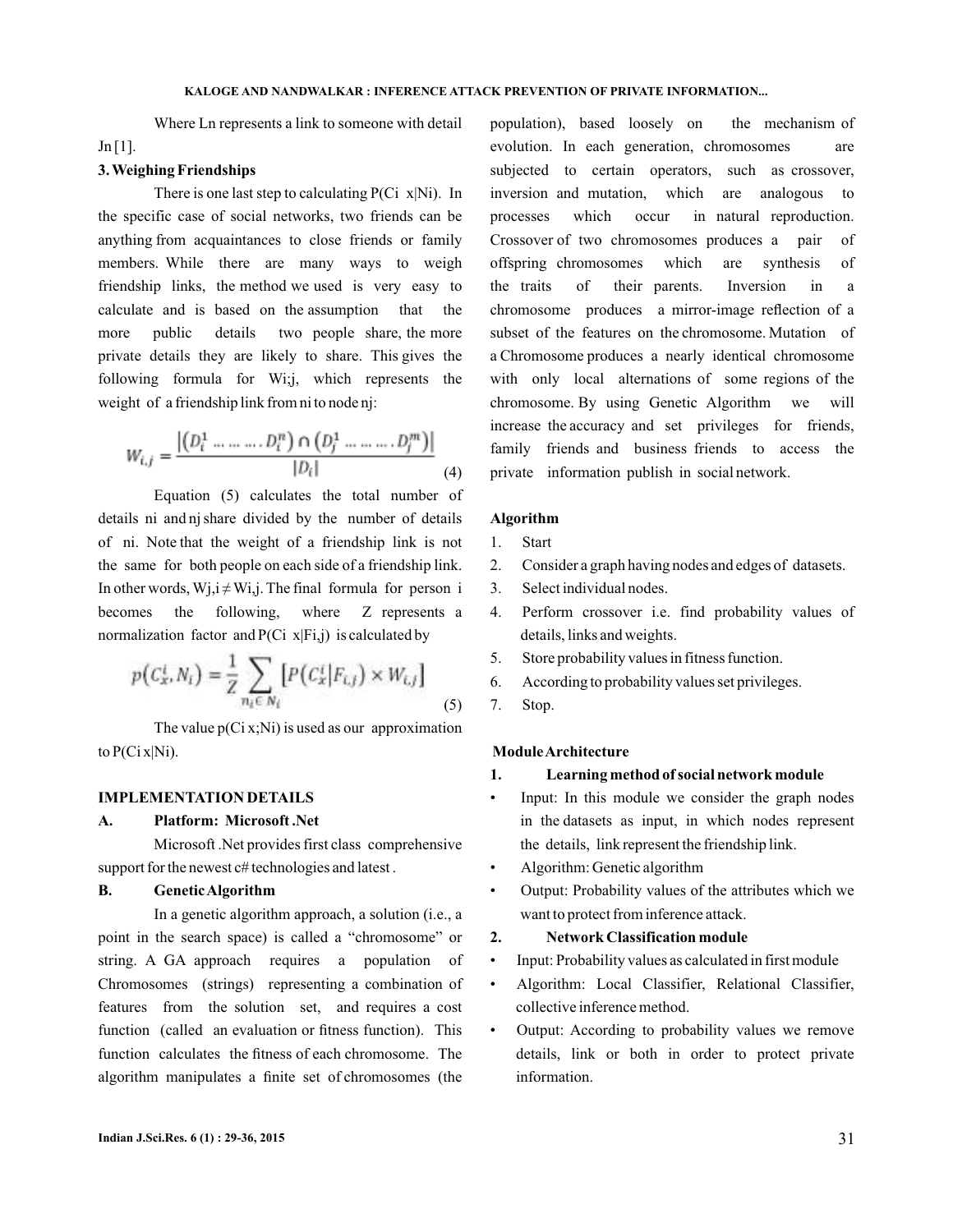

## **3. Private Information Hiding Module**

In this module we set the privileges for friends, business friends and family friends so that the private information is hide and protected.

# **RESULTS**

WebKB: This data is based on the WebKB Project. It consists of sets of web pages from four computer science departments, with each page manually



**Figure 1 : 0 Details 0 Links Removed (Exicting System)**



**Figure 2 : 0 Details 0 Links Removed (Proposed System)**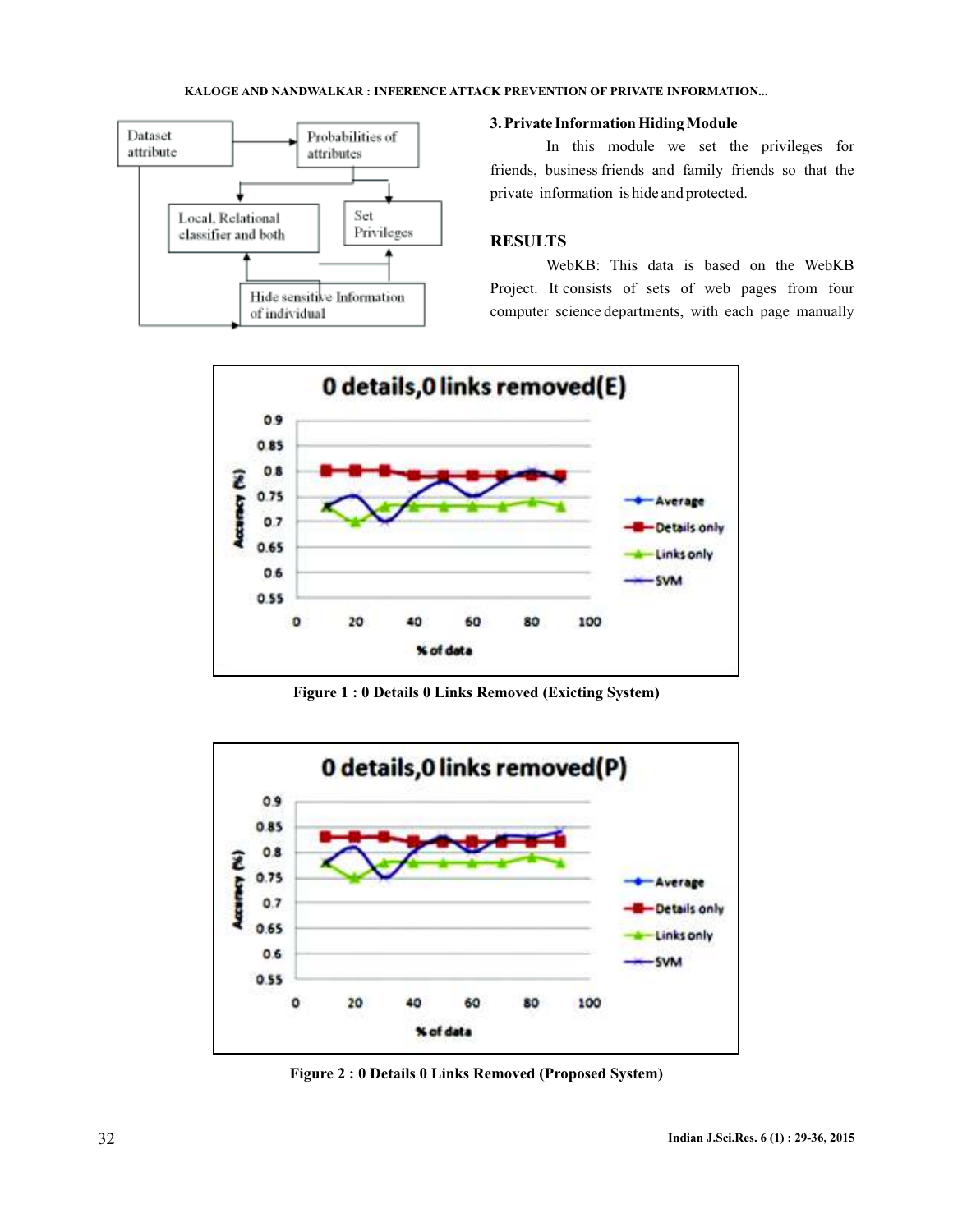



labeled into 7 categories: course, department, faculty, project, staff, student, or other. We do not include the 'other' pages in the Graph, but use them to generate edges. This data file contains eight different graphs (two per university). For each university, we have the graph using direct hyperlinks and another graph using cocitation links. To create co-citation edges, we do allow an 'other' page as an intermediary although the final graph does not include the 'other' pages. To weight the link between x and y, we sum the number of hyperlinks from x to z and separately the number from y to z, and multiply these two quantities These attributes we have

consider as an input in module 1We can use the datasets IMDB,CORA and SEC filings. CORA: This data set is based on the cora data set, which comprises computer science research papers. It includes the full citation graph as well as labels for the topic of each paper. There are seven possible labels. The file contains two data sets, one using only citation links and one using both citation and shared-author links. The edge weights are added: one per shared author and one for a citation (two if the papers cite each other).

In dataset there are various fields like user id, user name, movie, book name, interest, political affiliation,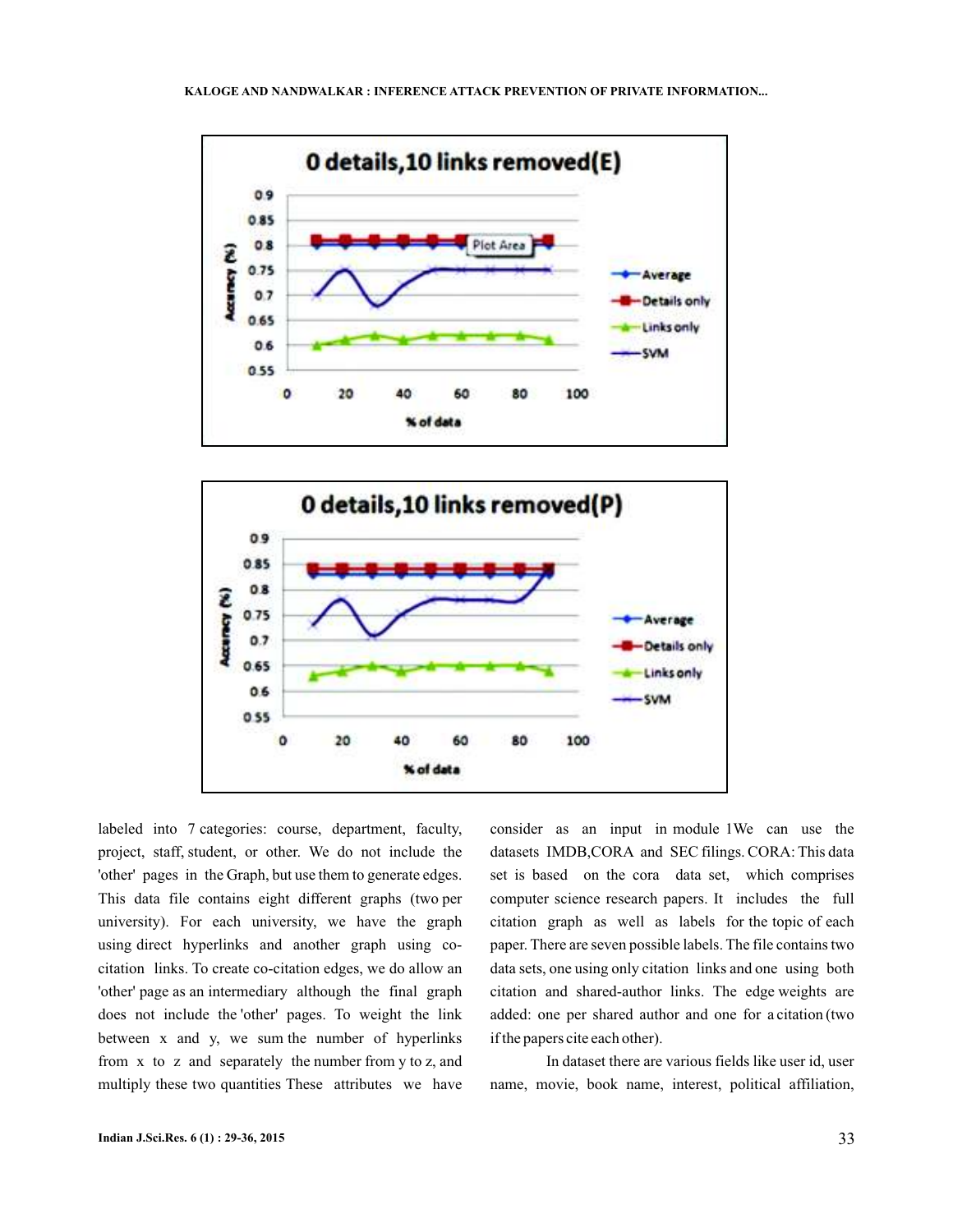|                | Average      |      | 20   |      | 40   |      | 60   |      | 80   |
|----------------|--------------|------|------|------|------|------|------|------|------|
| Sr. No.        |              | Ex.  | Pr.  | Ex.  | Pr.  | Ex.  | Pr.  | Ex.  | Pr.  |
|                |              |      |      |      |      |      |      |      |      |
| 1              | Average      | 0.8  | 0.83 | 0.79 | 0.82 | 0.79 | 0.82 | 0.79 | 0.82 |
|                | Diff. Bt E&P |      | 0.3  |      | 0.3  |      | 0.3  |      | 0.3  |
| 2              | Details      | 0.8  | 0.83 |      | 0.82 | 0.79 | 0.82 | 0.79 | 0.82 |
|                | Diff. Bt E&P |      | 0.3  |      | 0.3  |      | 0.3  |      | 0.3  |
| 3              | Links        | 0.7  | 0.75 | 0.73 | 0.78 | 0.73 | 0.78 | 0.74 | 0.79 |
|                | Diff. Bt E&P |      | 0.5  |      | 0.5  |      | 0.5  |      | 0.5  |
| $\overline{4}$ | <b>SVM</b>   | 0.75 | 0.81 | 0.75 | 0.8  | 0.75 | 0.8  | 0.8  | 0.83 |
|                | Diff. Bt E&P |      | 0.6  |      | 0.5  |      | 0.5  |      | 0.3  |

#### **Graph 1: 0 Details, 0 Links Removed**

**Table 1 &2 : Shows the Accuracy of Existing and Proposed Sytem for Political Affiliation (Consevative and Liberal)**

|                | Average      | 20   |      | 40   |      | 60   |      | 80   |      |
|----------------|--------------|------|------|------|------|------|------|------|------|
|                |              | Ex.  | Pr.  | Ex.  | Pr.  | Ex.  | Pr.  | Ex.  | Pr.  |
| Sr. No.        |              |      |      |      |      |      |      |      |      |
|                | Average      | 0.8  | 0.83 | 0.8  | 0.83 | 0.8  | 0.83 | 0.8  | 0.83 |
|                | Diff. Bt E&P |      | 0.3  |      | 0.3  |      | 0.3  |      | 0.3  |
| $\overline{2}$ | Details      | 0.81 | 0.84 | 0.81 | 0.84 | 0.81 | 0.84 | 0.81 | 0.84 |
|                | Diff. Bt E&P | 0.3  |      | 0.3  |      | 0.3  |      | 0.3  |      |
| 3              | Links        | 0.61 | 0.64 | 0.61 | 0.64 | 0.62 | 0.65 | 0.62 | 0.65 |
|                | Diff. Bt E&P | 0.3  |      | 0.3  |      | 0.3  |      | 0.3  |      |
| $\overline{4}$ | <b>SVM</b>   | 0.75 | 0.78 | 0.72 | 0.75 | 0.75 | 0.78 | 0.75 | 0.78 |
|                | Diff. Bt E&P |      | 0.3  |      | 0.3  |      | 0.3  |      | 0.3  |

## **Graph 2: 0 Details, 10 Links Removed**

sexual orientation etc out of which we consider two fields political affiliation and sexual orientation which we want to show that by removing only details, and then we greatly reduce the accuracy of local classifiers, it will give us the maximum accuracy that we were able to achieve through any combination of classifiers. In future work we will identify the key node of the graph if it will remove or alter due to this node we can decrease and provide information leakage and give limited access to private information we want to protect.

## **ACKNOWLEDGEMENT**

First and foremost, I would like to thank my guide, Prof. B. R. Nandwalkar, for his guidance and support.